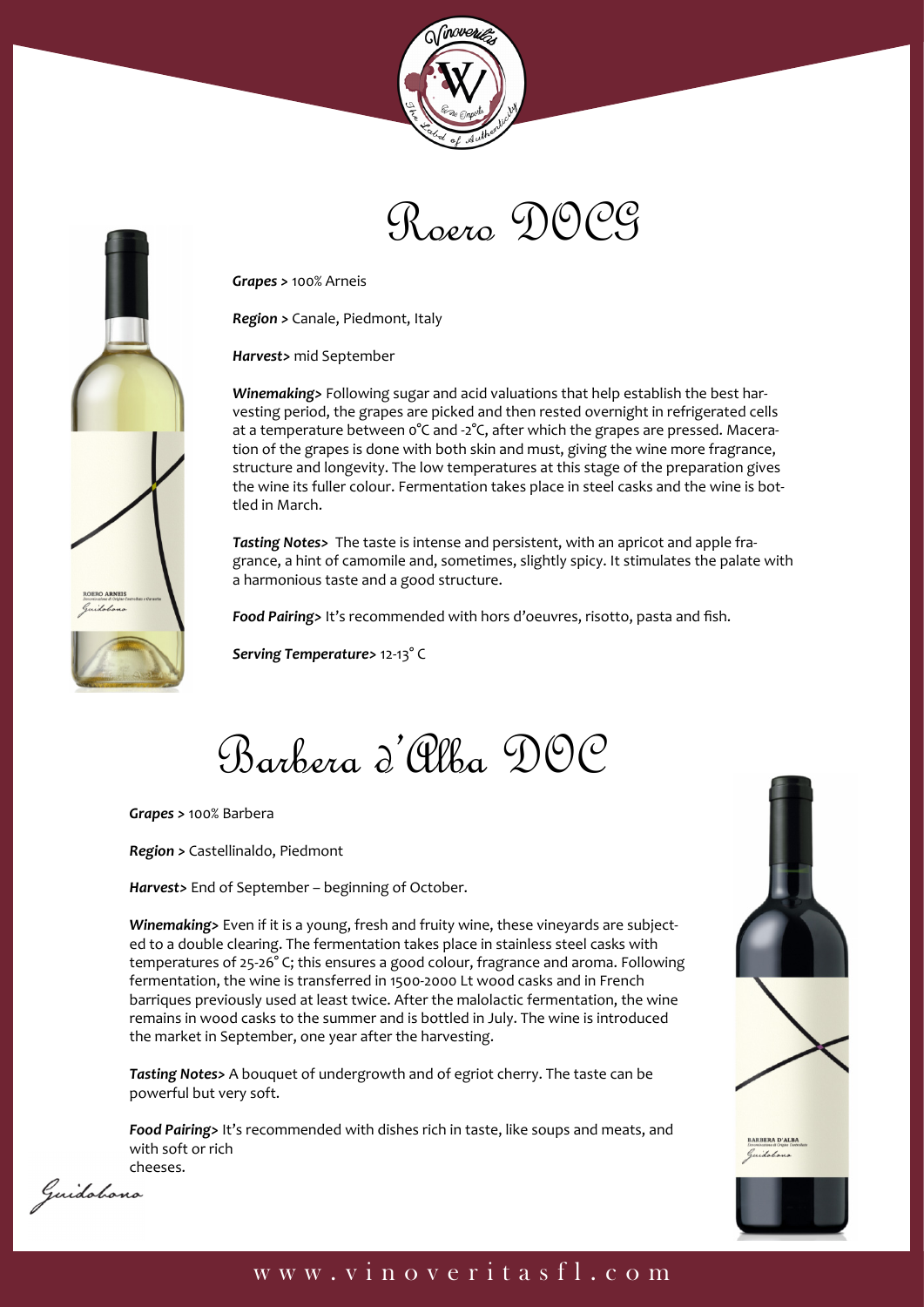



Langhe Nebbiolo DOC

*Grapes >* 100% Nebbiolo

*Region >* Castagnito, Piedmont

*Harvest>* Beginning of October

*Winemaking>* The harvesting is done in two sessions, one week from one another. Maceration is developed in stainless steel casks for 4 to 5 days. The wine stays in 600 litres oak casks for 8 to 9 months and then it is transferred in stainless steel casks. The wine is bottled in June and September, one year after the harvesting, and is ready for the market.

*Tasting Notes>* The colour is red with an ethereal fragrance, elegant; there are perceptions of violet, marasca and final notes of spice. It is full, aristocratic and delicate

*Food Pairing>* Perfect with roasts, game and matured cheeses.

*Serving Temperature>* 18° C

## Due Gelsi Barbera d'Alba DOC

*Grapes >* 100% Barbera

*Region >* Castellinaldo, Piedmont

*Harvest>* end of September – beginning of October.

*Winemaking>* we believe a good wine born on the vines so we devote a long time to them throughout the year and we practise a double clearing. The harvesting period is determined by taking in consideration the sugar/acidity ratio and the phenolic maturity. The harvest in done in two sessions. The pressing takes place slowly just to eliminate all steems and mannas. The fermentation takes one week with controlled temperatures. The low temperatures at this stage of the preparation gives the wine a darker colour. The wine then rests in French barriques for one year, where the malolactic fermentation developes. In July the wine is bottled and is ready for the market in October, two years after the harvesting.

*Tasting Notes>* Rich fragrance, sumptuous, with a note of red fruits and, in the end, vanilla and liquorice. Elegant, with a full taste, powerful with a sturdy structure.





### Guidobono

www.vinoveritasfl.com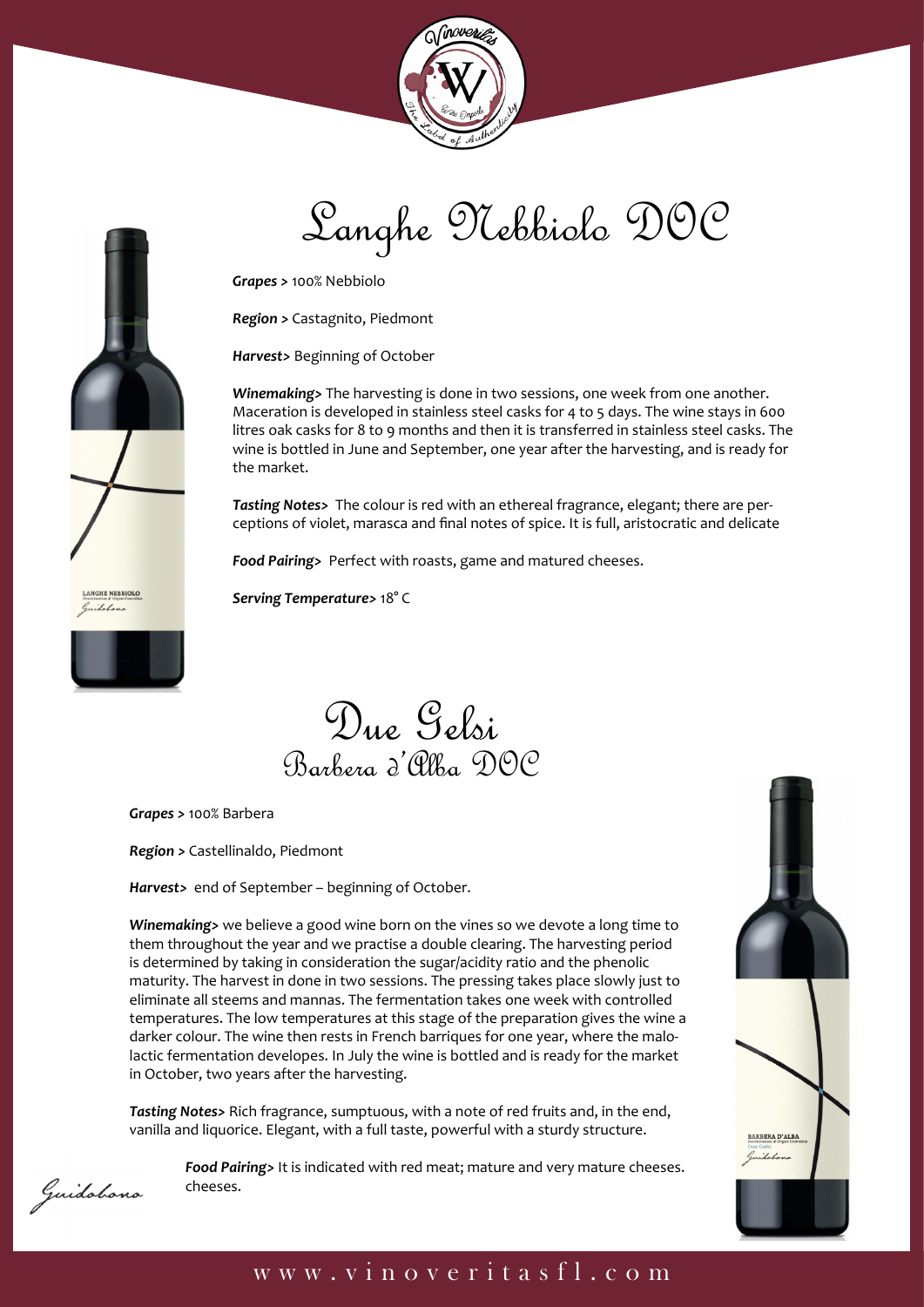



# Loreto Nebbiolo d'Alba DOC

*Grapes >* 100% Nebbiolo

*Region >* Canale, Piedmont

*Harvest>* beginning of October

*Winemaking>* Tin this vineyard the yield per vine must not be more than 2 kg so, for this reason, we practise a double clearing. The grapes are harvested by hand to select the best bunches. The fermentation takes place in stainless steel macerators to guarantee the correct skin-must contact and an adequate colour extraction. The wine then stays in oak, where the malolactic processing develops for 12-15 months and then again in stainless steel casks. It is bottled in August, two years after the harvesting and in October it enters on the market.

*Tasting Notes>* silky taste, complex fragrance, aristocratic, elegant with notes of redcurrant, bilberry, liquorice and spice.

*Food Pairing>* : It's a big wine good with roasts and seasoned cheeses.

*Serving Temperature>* 18° C

Barolo Le coste di Monforte DOCG

*Grapes >* 100% Barbera

*Region >* Le Coste in Monforte d'Alba, Piedmont

*Harvest>* Second half of October

*Winemaking>* : in this vineyard the yield per vine must not be more than 2 kg so, for this reason, we practise a double clearing, one at the beginning and the other one at the end of August. The grape harvest by hand, in two turns, 6 to 10 days one from the other. The fermentation takes place in stainless steel macerators to guarantee the correct skin-must contact and an adequate colour extraction. After this process the wine stays in oak casks for 24 months, where the malolactic process is developed, then it stays again in stainless steel casks for 12 months, after which it is bottled and kept in the wine cellar for 8 months. Four years after harvesting, the wine is ready for the market.

*Tasting Notes>* The bouquet is elegant, it offers scents of raspberry, liquorice and spices notes. In mouth it is extensive, massive and harmonious.

*Food Pairing>* Pairs well with important dishes, meats and seasoned cheeses.



#### www.vinoveritasfl.com